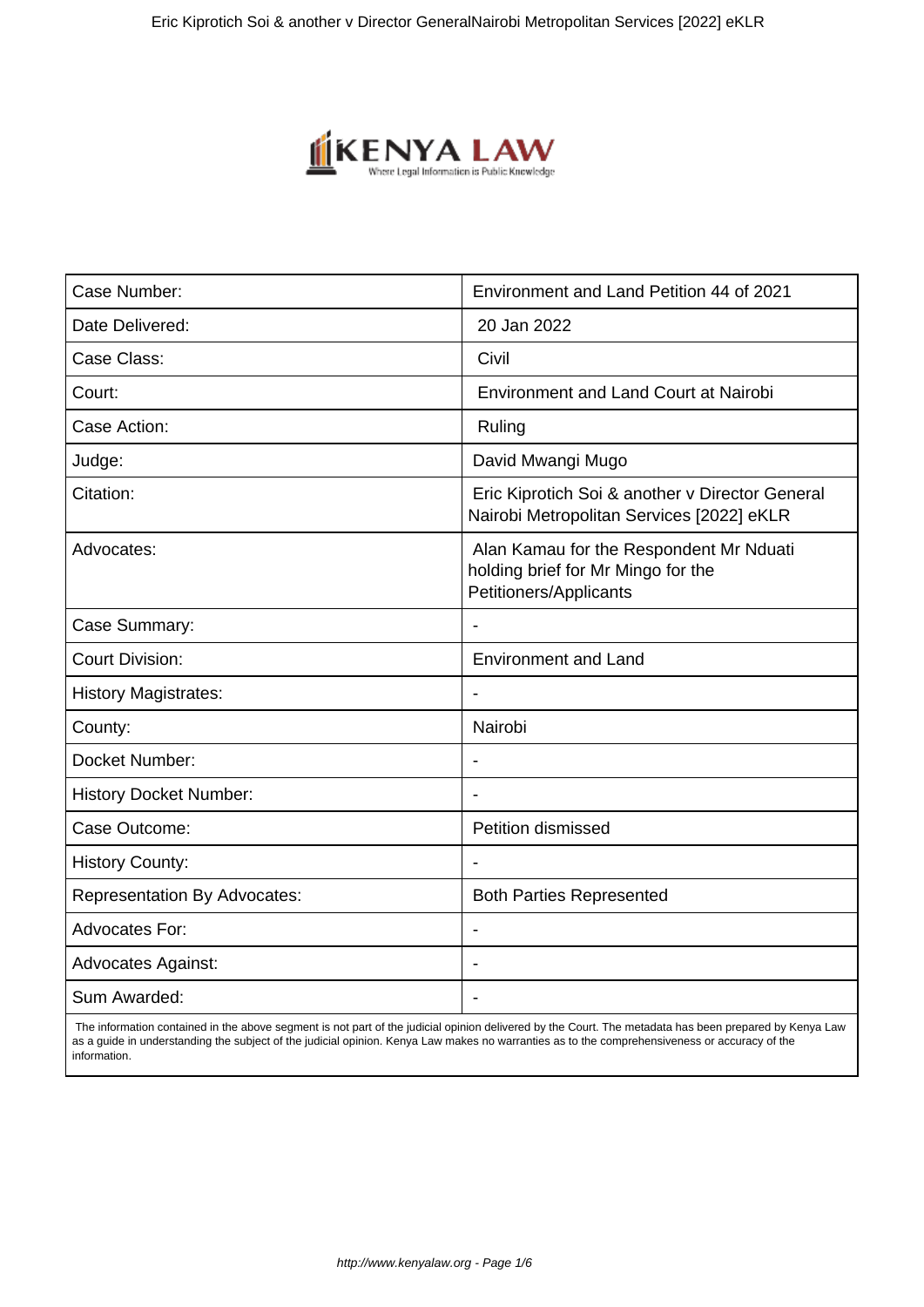## **REPUBLIC OF KENYA**

## **IN THE ENVIRONMENT & LAND COURT**

## **AT NAIROBI**

## **ELC PETITION NO. 044 OF 2021**

# **IN THE MATTER OF: THE ENVIRONMENT AND LAND COURT ACT**

## **AND**

## **IN THE MATTER OF: THE CONSTITUTION OF KENYA, 2010**

**AND**

## **IN THE MATTER OF: ENFORCEMENT OF FUNDAMENTAL RIGHTS AND FREEDOMS UNDER ARTICLE 2, 3, 10, 19. 20, 21, 22, 23, 27, 40, 47, 50 and 159**

## **AND**

# **IN THE MATTER OF: VIOLATION AND INFRINGEMENT OF THE RIGHTS AND FREEDOMS UNDER THE PHYSICAL AND LAND USE PLANNING**

## **BETWEEN**

## **ERIC KIPROTICH SOI & OSCAR KIBET SOI**

**(Suing as The Personal Representative of the late**

**LINAH CHELANGAT KIRUI.................................APPLICANT/SPETITIONERS**

**AND**

## **DIRECTOR GENERAL**

**NAIROBI METROPOLITAN SERVICES..........................................RESPONDENT**

(*Notice of motion dated 29th October 2021*)

1. The Petitioners in their Notice of Motion Application pray for orders:

*a) Spent* 

*b) THAT Honourable Court be pleased to issue a temporary injunction restraining the Respondent by themselves, their agents, servants and or anybody under them from entering into trespassing and in any other way interfering with the Petitioners quiet possession and enjoyment of land parcels known as LR. No. 2327/28/1Original L.R No. 2327/28/2 pending hearing and determination of the Petition.*

*c) THAT this Honourable court be pleased issue an order allowing/ enabling the Petitioner to restore, reinstate the gate and perimeter wall that were partially demolished on land parcels known as LR. No. 2327/28/1Original L.R No. 2327/28/2 pending*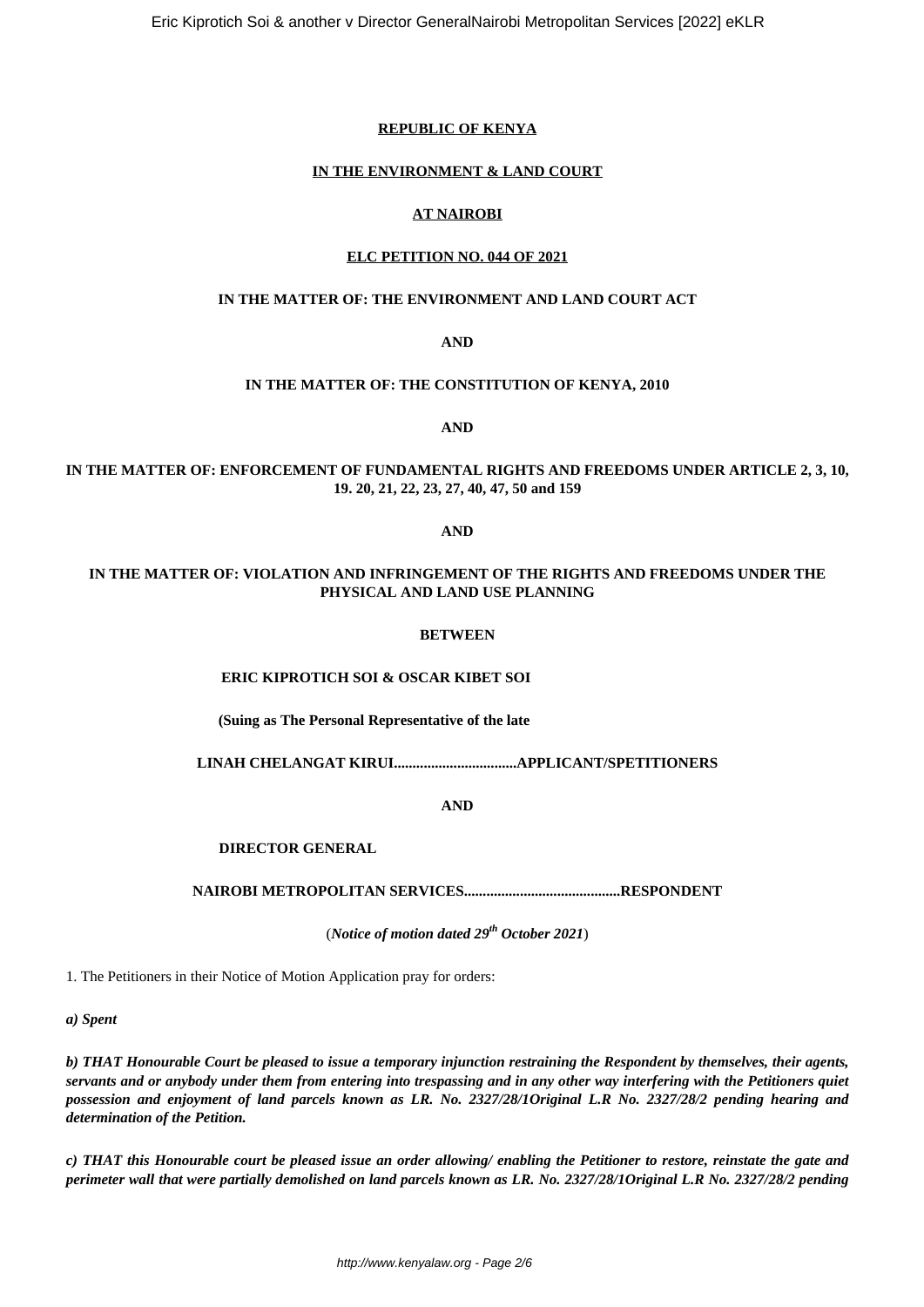### *the hearing and determination of this Petition.*

## *d) THAT this Honourable court be pleased to issue an order directing that the officer in charge Commanding Station, Hardy Police station enforce compliance of the Order.*

#### *e) THAT the costs of this Application be provided for.*

2. The Application is premised on the grounds on the face of the application and the affidavit of ERICK KIPROTICH SOI, one of the Petitioners.

3. The Petitioners are the administrators of the Estate of the late LINAH CHELANGAT KIRUI. The Petitioners' claim is that the deceased was the actual ostensible proprietor of a parcel of land known as L.R 2327/28/1 (originally known as L.R 2327/28/2) hereinafter referred to as the suit property by way of adverse possession. The Petitioners have indeed filed a claim for adverse possession over the said land via ELCOS No. 124 of 2020 which is still pending hearing and determination.

4. The Petitioners claim that the Respondent herein, the Director General Nairobi Metropolitan Services on or about 7<sup>th</sup> October 2021 irregularly, illegally and unprocedurally marked the suit property by placing an 'X' mark, indicating that it was targeted for demolition. Subsequently on 14<sup>th</sup> October 2021, the Petitioners were served with an enforcement notice by the Respondent requiring them to avail the development permission for verification and to remove an alleged illegal road barrier within 7 days.

5. The Petitioners being aggrieved by the enforcement notice lodged an appeal in accordance with the provisions of section 72 of the Physical and Land Use Planning Act. However, on 26<sup>th</sup> October 2021, the Respondent without any justifiable cause invaded and trespassed into the suit property and partially demolished a gate, a perimeter wall and a gate house. This was in spite of and before the appeal was heard and determined. The action by the Respondent has exposed the Petitioners to the risks of insecurity. The Respondent has threatened to go back to the suit property and continue with the illegal demolition. The Petitioners aver that the action by the Respondent amounts TO a violation of their rights under article 40 of the Constitution.

6. The Petitioners allege that the decision to demolish their property was instigated by the Respondents in the Land case ELCOS 124 of 2020, in order to circumvent the execution of the ruling issued on 22<sup>nd</sup> July 2021 by Hon. Lady Justice L. Komingoi and the subsequent orders issued on  $11<sup>th</sup>$  August 2021.

7. The actions by the Respondent in this Petition, the Director General Nairobi Metropolitan Services in cahoots with the Respondents in ELCOS 124/2021 prompted the Petitioners to file this Constitutional Petition and off course the application for an interlocutory injunction pending the hearing and determination of the main Petition.

8. The Petitioner's application is opposed by the Respondent by way of a replying affidavit sworn by one, Wilfred Masinde, the Director of Lands, Housing, Urban renewal, Urban Planning and Development at the Metropolitan Services.

9. In their response, the Respondent alleges that the Applicants have not made any application for any construction/building of any structure and none has been issued to them in the said area. If there were any structures erected, the same must be deemed unlawful for failing to obtain approvals from the relevant authorities.

10. The Respondent confirms that an enforcement notice was indeed issued pursuant to the provisions of section 72 of the Physical and Land Use Planning Act, 2019. Accordingly, this Court lacks jurisdiction.

11. The Respondent alleges that the application by the Petitioners is an attempt to legalize an otherwise illegal process through the Court.

#### **Directions by the Court.**

12. The Court directed that the Petitioner's application be canvassed by way of written submissions. The Petitioners have complied and filed their submissions. The Respondent did not file any submissions.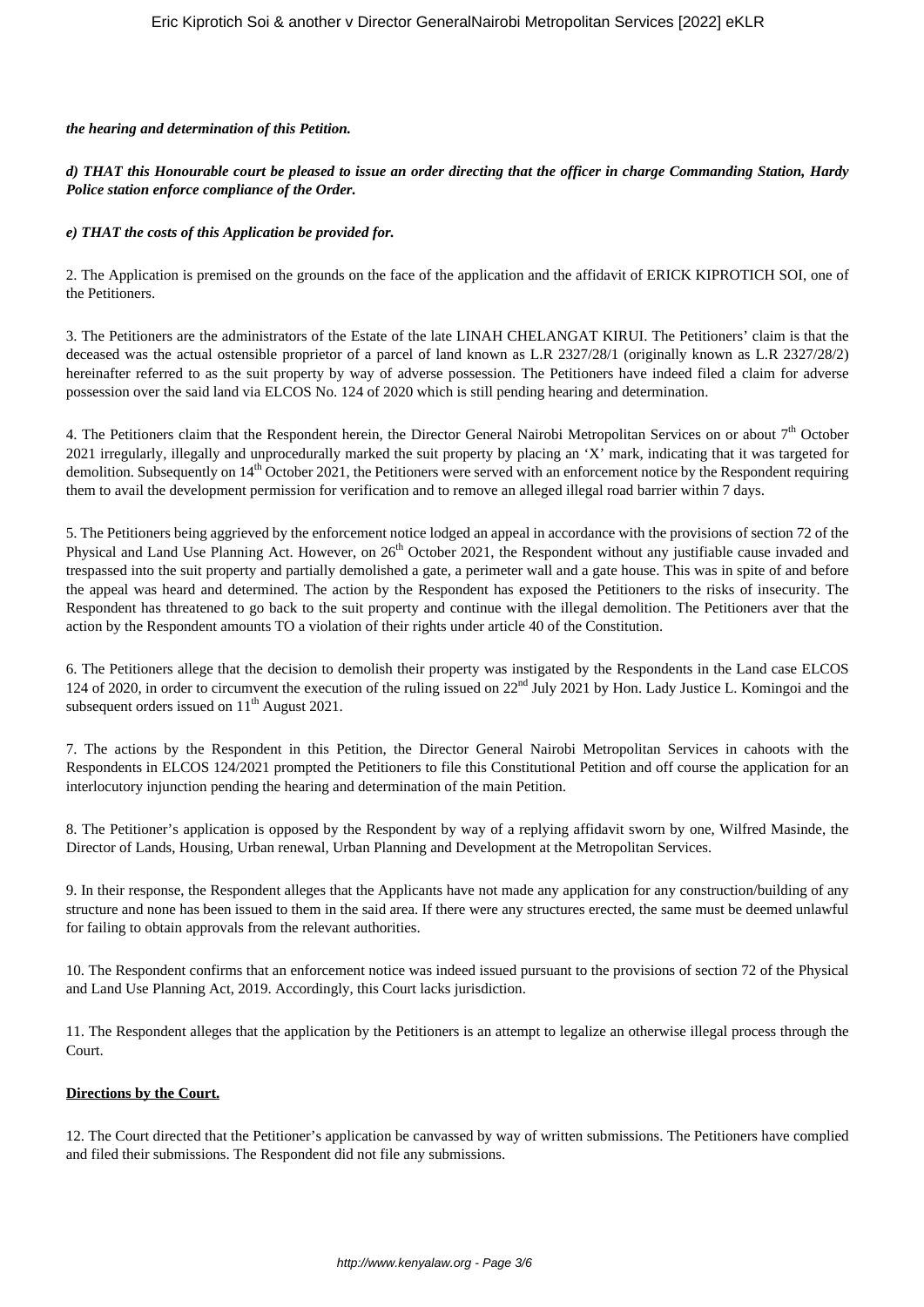## **Issues for Determination**

13. The Petition and the application by the Petitioners for an order of temporary injunction raises a number of pertinent issues which this Court must determine. This is so because the Petitioners in their pleadings have disclosed about the existence of another case ELCOS 124/2021 that is pending hearing and determination before this Court. By 'this Court', I mean the Nairobi Environment and Land Court. Further, an appeal lodged before the Nairobi City County Physical and land Use Planning Liaison Committee is yet to be heard and determined. The Respondent on the other hand, in his Replying affidavit has raised the issue of the jurisdiction of this Court in light of the provisions of section 72 of the Physical and Land Use Planning Act.

14. The issues arising in this Court's opinion are:-

## *a) Whether the Petitioners have exhausted the existing dispute resolution mechanisms before invoking the jurisdiction of this Court.*

#### b) *In view of the existence of the case ELCOS 124/2020, whether the petition offends the doctrine of Constitutional avoidance*.

15. These are issues which in this Court's opinion must be determined even before the merit of the application by the Petitioners is considered.

#### **Analysis and Determination.**

## *A. Whether the Petitioners have exhausted the existing Dispute Resolution Mechanisms before invoking the Jurisdiction of the Court.*

16. The Petitioners in their petition aver that on  $14<sup>th</sup>$  October 2021, they were served with an enforcement notice by officers working under the office of the Respondent requiring them to avail the development permission for verification and to remove an alleged illegal road barrier. The Petitioners state that they were aggrieved by the said enforcement notice and therefore lodged an appeal before the Nairobi County Physical and Land Use Planning Liaison Committee. This appeal is still pending before that Committee.

17. Section 73(4) of the Physical and Land Use planning Act provides that any party who is aggrieved by the determination of the County Physical and Land Use Liaison Committee may appeal to the Court (read Environment and Land Court) only on a matter of law.

18. The law is therefore clear that this Court, on matters falling under the provisions of the Physical and Land Use planning Act, enjoys appellate jurisdiction and on matters of law only.

19. The Petitioners have not come to this Court by way of an appeal. What they have filed instead is a Constitutional Petition while the appeal before the Nairobi County Liaison Committee is still pending.

20. The doctrine of exhaustion was explained by the Court of Appeal in the case of **Geoffrey Muthiga Kabiru & 2 Others Vs Samuel Munga Henry & 1756 others (2015) eKLR**. The Court expressed itself as follows; -

## **"***It is imperative that where a dispute resolution mechanism exists outside Courts, the same be exhausted before the jurisdiction of the Courts is invoked".*

21. The Court upheld the doctrine as a sound one and expressed the view that Courts ought to be fora of last resort and not the first ports of call any time that a dispute arises.

22. In as far as the grievance against the enforcement notice is concerned, this Court doesn't have the jurisdiction to consider it in the first instance in accordance with the provisions of the Statute. The same ought to be heard and determined in accordance with the provisions of section 72(3) of the Physical and Land Use Planning Act. The attempt by the Petitioners to circumvent the law by clothing it 'in the Bill of Rights language' and filing a Constitutional Petition before exhausting the mechanism provided for under the Statute is nothing but an abuse of the process of Court and clearly a violation of the doctrine of exhaustion.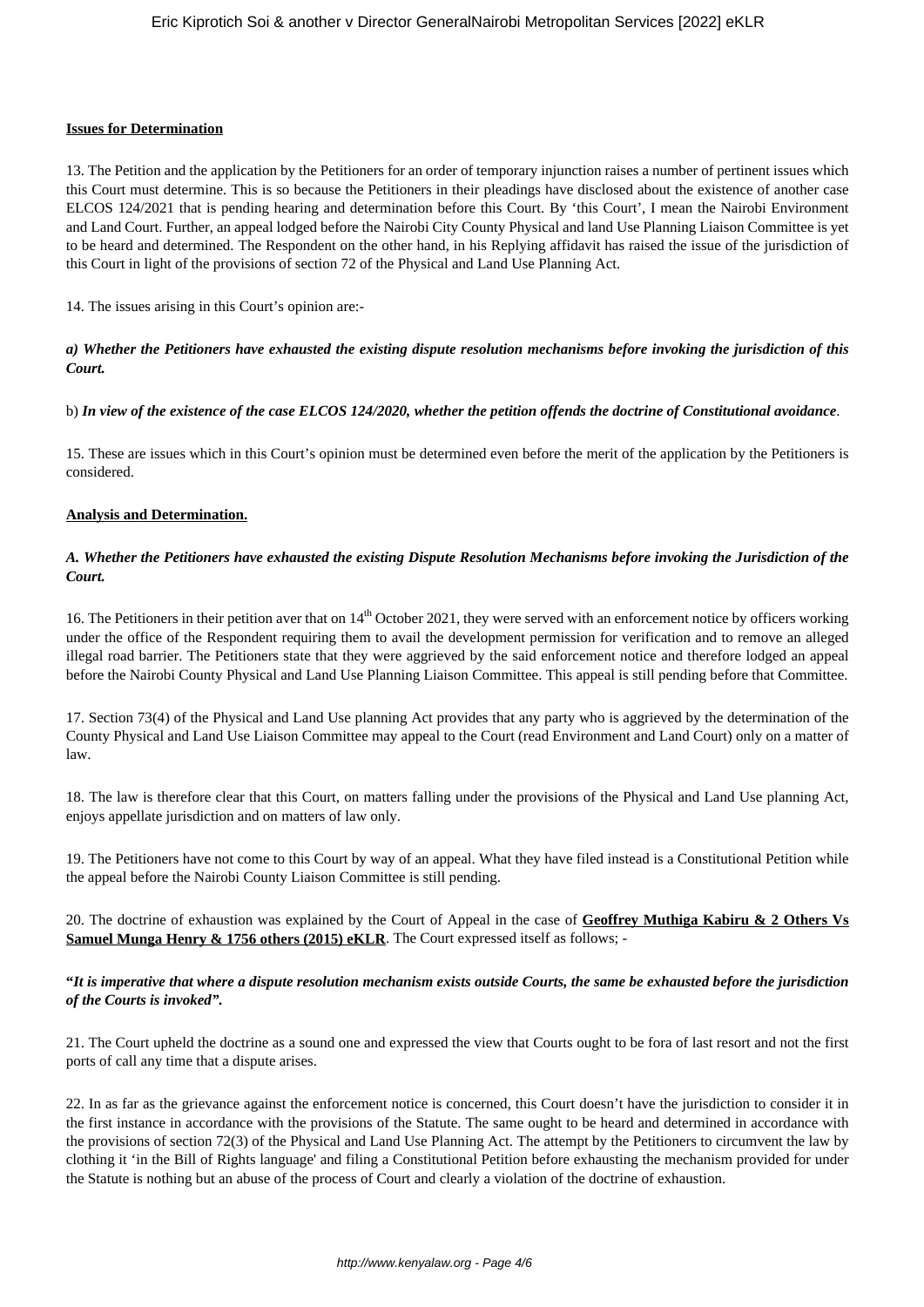# *B. Whether the petition by the Petitioners offend the Doctrine of Constitutional Avoidance in view of the existence of ELCOS 124/2021.*

23. It is the petitioners case that the Respondents in ELCOS 124/2021 are using or colluding with the Respondent herein to frustrate the execution of orders issued by the Court in the said case (ELCOS 124/2021). This I must point out is a case pending before this Court. It is yet to be determined. Indeed the orders the Petitioners refer to were issued by Hon. Lady Justice L Komingoi, a Judge of the Environment and Land Court pursuant to an application by the Petitioners (who are the Plaintiffs in that case) for an order of temporary injunction against the Respondents 'restraining them whether by themselves, their agents and or servants from offering for sale, receiving monies or transferring, interfering or dealing with the property known as L R No. 2347/28/1 -original No. 2327/28/2, pending the hearing and determination of the suit'. The application is attached to the Petition as one of the exhibits.

*2*4. The question that the Court is faced with is why the Petitioners should not seek the orders they now seek through this petition in the case ELCOS 124/2021 that is pending before Court. The Court before which the case ELCOS 124/2021 is being heard is a Court of competent jurisdiction that has the power to grant any such orders as may be necessary to preserve the substratum of the suit pending the finalization of the case. There is no reason why the Respondent in this petition should not be joined as an interested party in ELCOS 124/2021 and be compelled by way of conservatory/injunctive orders from interfering with the subject matter of that suit.

25. The doctrine of Constitutional avoidance interrogates whether there are other ways that a dispute may be resolved outside a Constitutional petition. The supreme court of Kenya in *Communications Commission of Kenya and 5 Others Vs Royal Medical Services & 5 Others* held that the Principle of avoidance entails that a Court will not determine a constitutional issue when a matter may properly be determined on another basis.

26. In the case of **COD & another Vs Nairobi City Water & Sewerage Company Petition 419 of 2015 (2015) eKLR,** the Court held that the constitution cannot be used as a general substitute for normal procedures. The mere allegation that a human right has been contravened is not itself sufficient to entitle the Applicant to invoke the jurisdiction of the Court under article 163. The Court sitting as a constitutional Court must through the doctrine of avoidance steer clear of determining disputes as if there were constitutional questions being raised.

27. The dispute in this petition from the above analysis is one that can and should in fact be resolved through the case already pending in Court that is ELCOS 124 of 2021 which is in relation to the same parcel of land.

28. The Court's finding therefore is that the petition violates the doctrine of Constitutional avoidance and amounts to an abuse of the process of Court.

## *Conclusion.*

29. In summary, the Court makes the following findings:-

a) That the petition by the Petitioners herein violates the doctrine of exhaustion and amounts to an abuse of the process of Court in view of the provisions of Section 72(4) of the Physical and Land Use Planning Act.

b) The petition by the Petitioners herein violates the doctrine of Constitutional avoidance in view of the existence of ELCOS 124 of 2020 and is therefore an abuse of the process of Court.

30. Accordingly, this Court, exercising its inherent powers under the provisions of rule 3(8) of the Constitution of Kenya (Protection of Rights & Fundamental Freedoms) Practice and Procedure Rules, 2013; in order to prevent abuse of the process of Court, orders that the Notice of Motion application dated  $29<sup>th</sup>$  October 2021 and the entire Petition dated  $29<sup>th</sup>$  October 2021 be and are hereby struck out with costs.

It is so ordered.

## **DATED, SIGNED AND DELIVERED AT NAIROBI THIS 20TH DAY OF JANUARY 2022.**